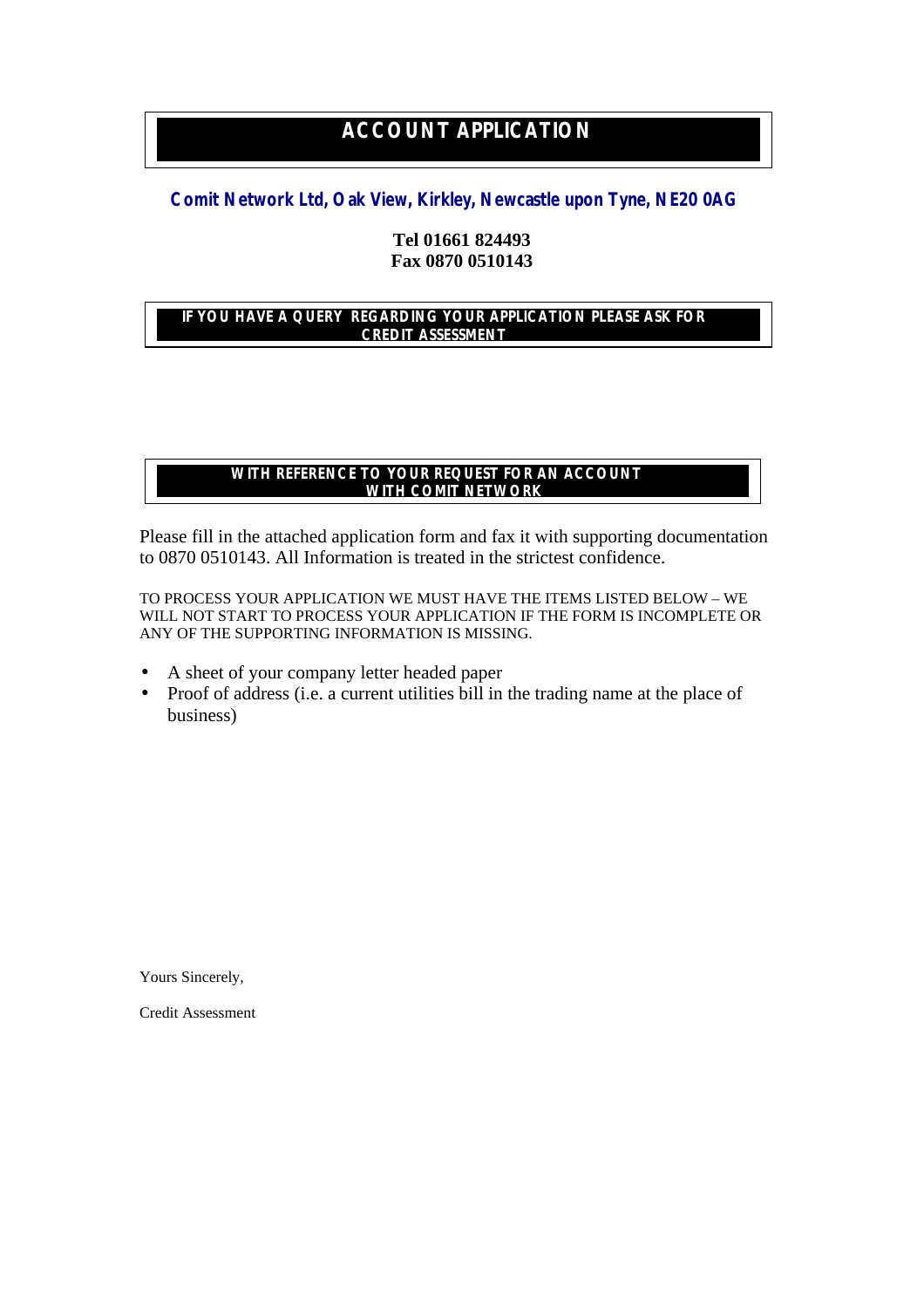# **Trade Account Application Form**

**Please complete this application form and send back to:** Credit Assessment Department **Comit Network Ltd** Oak View Kirkley Newcastle upon Tyne NE20 0AG [tel]01661824493 [fax]0870 0510143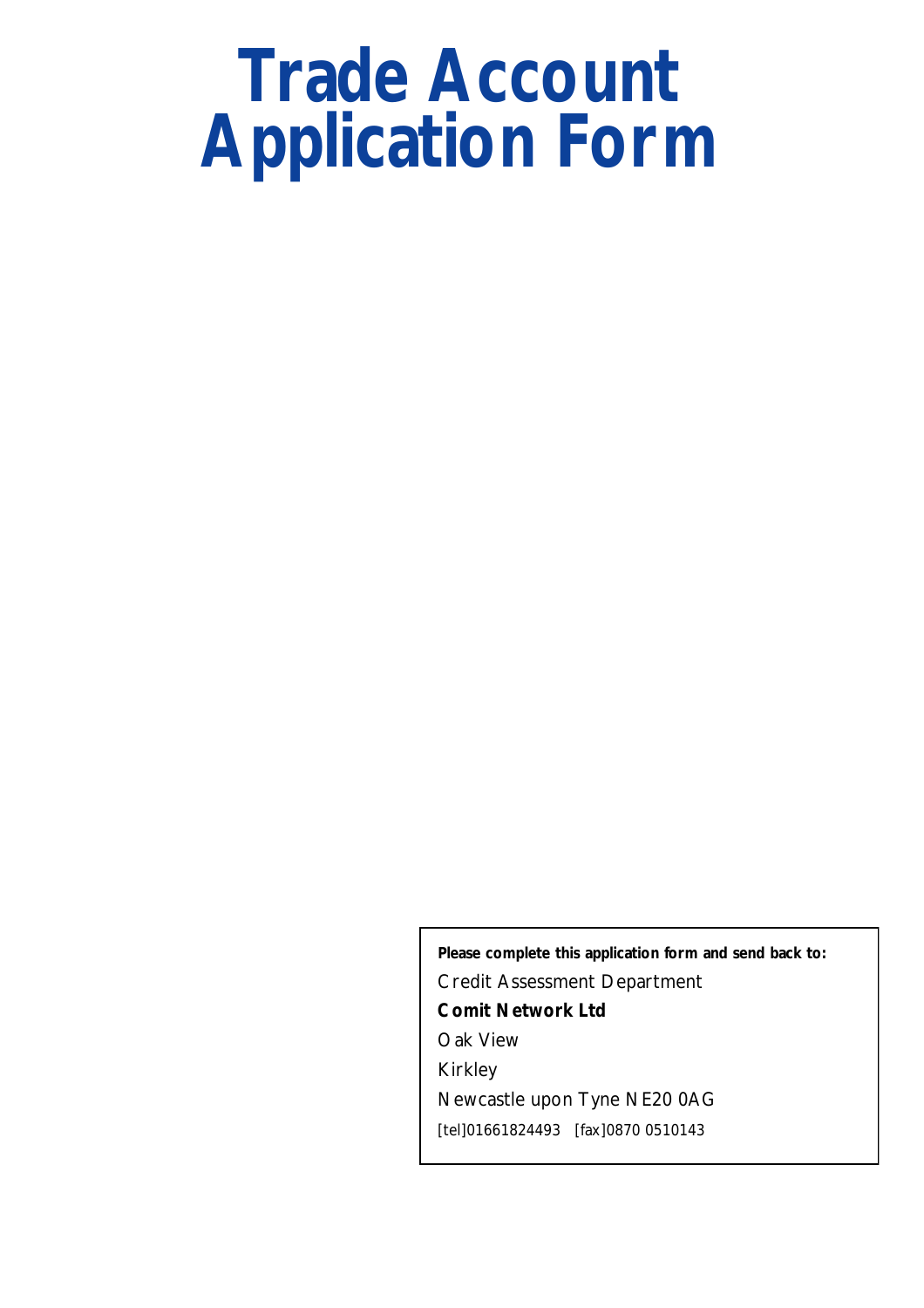This form should only be completed by someone who is authorised to agree our terms and conditions of supply.

|                     | <b>SECTION A</b> Company Details                                                                                                    |                 |                                   |                                                                                       |  |
|---------------------|-------------------------------------------------------------------------------------------------------------------------------------|-----------------|-----------------------------------|---------------------------------------------------------------------------------------|--|
| 1a.                 | What is the full registration name of your company?                                                                                 |                 |                                   |                                                                                       |  |
| b.                  | What is the full trading name of your company?                                                                                      |                 |                                   | and the state of the state of the state of the state of the state of the state of the |  |
| 2.                  | What is the full trading address or your company?                                                                                   |                 |                                   |                                                                                       |  |
|                     |                                                                                                                                     |                 |                                   |                                                                                       |  |
|                     |                                                                                                                                     |                 |                                   |                                                                                       |  |
|                     |                                                                                                                                     |                 |                                   |                                                                                       |  |
| 3.                  |                                                                                                                                     |                 |                                   |                                                                                       |  |
| 4.                  | What is your company's registration number?                                                                                         |                 |                                   |                                                                                       |  |
|                     | If not limited - What are the names of the owners of the business and current home addresses?                                       |                 |                                   |                                                                                       |  |
|                     | [name]                                                                                                                              |                 |                                   |                                                                                       |  |
|                     |                                                                                                                                     |                 |                                   |                                                                                       |  |
|                     |                                                                                                                                     |                 |                                   |                                                                                       |  |
|                     |                                                                                                                                     |                 |                                   |                                                                                       |  |
|                     |                                                                                                                                     |                 |                                   |                                                                                       |  |
| 5.                  |                                                                                                                                     |                 |                                   |                                                                                       |  |
| 6.                  | What is your company's legal status? [limited company]                                                                              |                 |                                   | [partnership]<br>[sole trader]                                                        |  |
| 7.                  |                                                                                                                                     |                 |                                   |                                                                                       |  |
| 8.                  |                                                                                                                                     |                 |                                   |                                                                                       |  |
|                     |                                                                                                                                     |                 |                                   |                                                                                       |  |
|                     | <b>SECTION B</b> Credit Requirement                                                                                                 |                 |                                   |                                                                                       |  |
| 1.                  | Which type of account do you require? [credit account]                                                                              |                 |                                   | [cash with order]                                                                     |  |
| 2.                  |                                                                                                                                     |                 |                                   |                                                                                       |  |
| 3.                  | If we are unable to approve a Credit Account, would you still like to proceed obtaining a Cash with Order Account?<br>[yes]<br>[no] |                 |                                   |                                                                                       |  |
| 4.                  | How do you intend to pay? [cheque]                                                                                                  |                 |                                   |                                                                                       |  |
|                     |                                                                                                                                     |                 |                                   |                                                                                       |  |
|                     | Turnover and Distribution Spend<br><b>SECTION C</b>                                                                                 |                 |                                   |                                                                                       |  |
| 1.                  | What is your company's overall annual turnover, excluding VAT and inter-co spends? £_                                               |                 |                                   |                                                                                       |  |
|                     | Do you intend to trade with us on a regular basis? [yes]                                                                            |                 |                                   |                                                                                       |  |
|                     |                                                                                                                                     |                 | [no]                              |                                                                                       |  |
|                     | Your estimated monthly spend with Comit Network? £____                                                                              |                 |                                   |                                                                                       |  |
|                     | Your estimated monthly spend with other Office Supplies distributors? £_                                                            |                 |                                   |                                                                                       |  |
| 2.<br>3.<br>4<br>5. | How would you classify your company in terms of the office supplies marketplace?<br>[value added reseller]                          |                 | [original equipment manufacturer] | [services sector]                                                                     |  |
|                     | [public sector]<br>Other, please provide details:                                                                                   | [retail outlet] | [consultancy]                     |                                                                                       |  |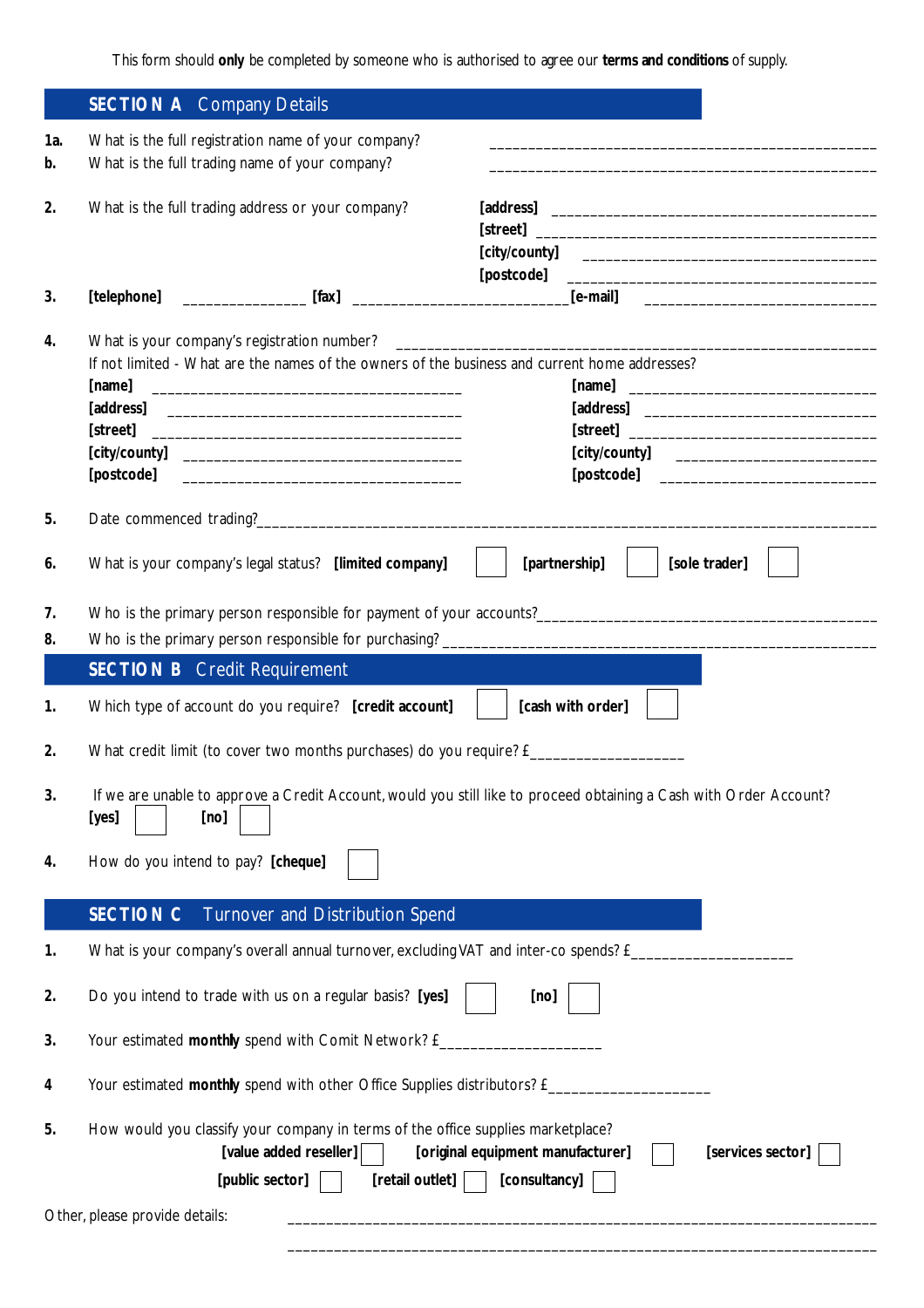| <b>SECTION D</b> Bank Details             |                                                                                                                      |
|-------------------------------------------|----------------------------------------------------------------------------------------------------------------------|
| 1. Your Bank Details                      |                                                                                                                      |
|                                           | [address] <b>Example 2018 Example 2018 Example 2018 Example 2018 Example 2018</b>                                    |
|                                           |                                                                                                                      |
|                                           |                                                                                                                      |
|                                           | [sort code]                                                                                                          |
|                                           |                                                                                                                      |
| 2. For Cash with Order Accounts only:     |                                                                                                                      |
|                                           | [credit card number]                                                                                                 |
|                                           |                                                                                                                      |
|                                           |                                                                                                                      |
|                                           |                                                                                                                      |
|                                           |                                                                                                                      |
|                                           |                                                                                                                      |
| <b>SECTION E</b> Trade References         |                                                                                                                      |
| Please include 2 trade references         |                                                                                                                      |
|                                           |                                                                                                                      |
|                                           |                                                                                                                      |
| [street]                                  | [street]                                                                                                             |
|                                           |                                                                                                                      |
|                                           |                                                                                                                      |
| [telephone]                               | [telephone]                                                                                                          |
| [contact]                                 | [contact]                                                                                                            |
| <b>SECTION F Inter Company Facilities</b> |                                                                                                                      |
| 1.                                        | Do you or any related parent or subsidiary companies, have or have had in the past, facilities with Comit Network.   |
| No<br>Yes                                 |                                                                                                                      |
| If YES, please provide details<br>2.      |                                                                                                                      |
| [account number]                          | [credit limit £]                                                                                                     |
|                                           |                                                                                                                      |
| <b>SECTION G</b> Submitter's Details      |                                                                                                                      |
| 1. What is YOUR name:                     |                                                                                                                      |
| 2. What is YOUR job title :               | <u> 1980 - Jan James James James James James James James James James James James James James James James James J</u> |
|                                           |                                                                                                                      |

*I hereby agree to the terms and conditions of supply of Comit Network, and accept you retain title of products until all monies due have been received. We agree your payment terms are 28 days from the date of the invoice.*

| <b>'signed</b> | <b>Judie</b> |
|----------------|--------------|
| . .            |              |
| [position]     | _______      |